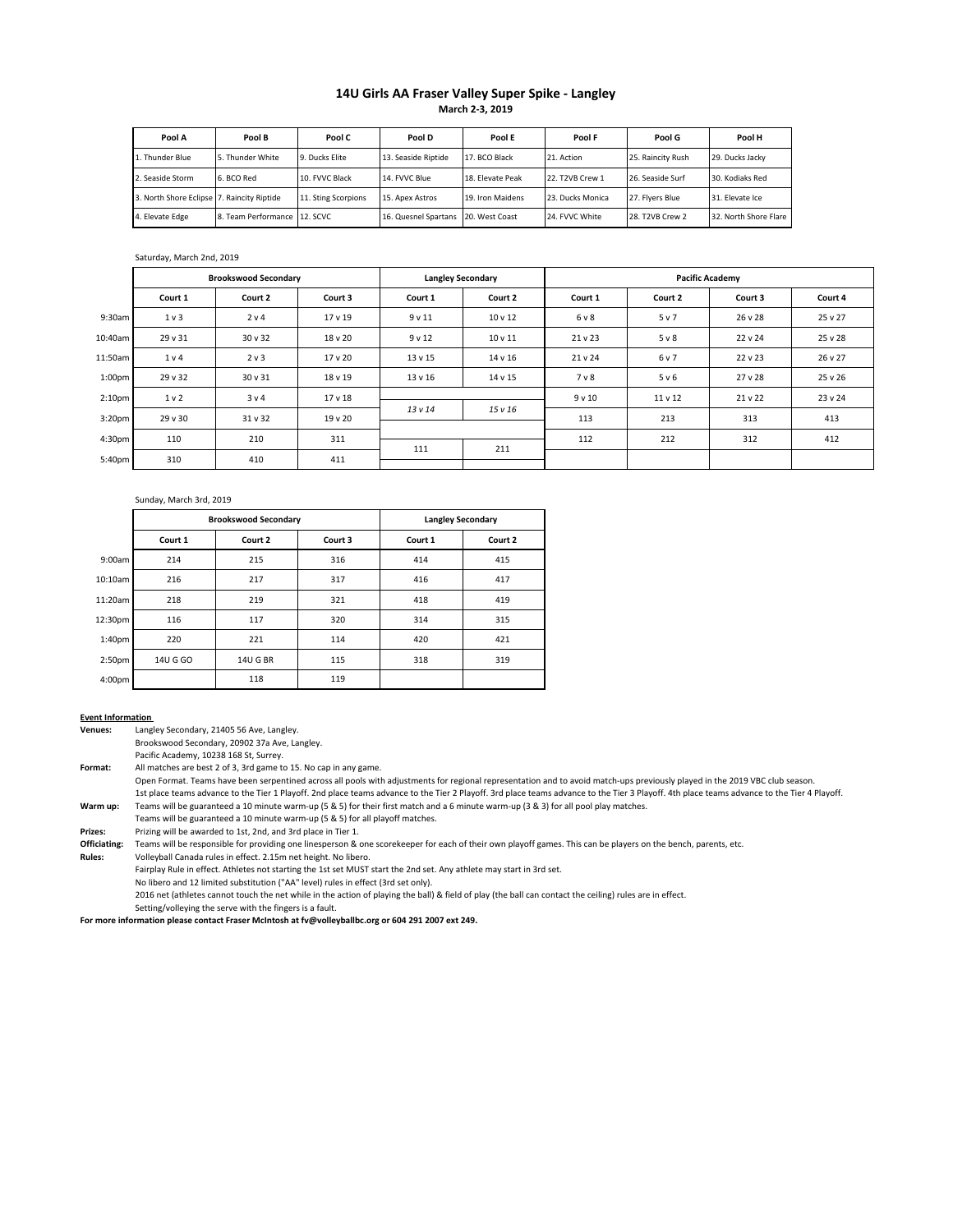Langley Secondary, Brookswood Secondary, & Pacific Academy March 2-3, 2019

| Pool A                           | $\mathbf{1}$ | $\mathbf{2}$ | $\mathbf{3}$ | $\overline{\mathbf{4}}$ | <b>Matches</b> | Sets | Place |
|----------------------------------|--------------|--------------|--------------|-------------------------|----------------|------|-------|
| <sup>1</sup> Thunder Blue        |              |              |              |                         |                |      |       |
| <sup>2</sup> Seaside Storm       |              |              |              |                         |                |      |       |
| <sup>3</sup> North Shore Eclipse |              |              |              |                         |                |      |       |
| $4$ Elevate Edge                 |              |              |              |                         |                |      |       |

# **14U Girls AA Fraser Valley Super Spike**

|         | PoolB                         | 5 | 6 | $\overline{\mathbf{z}}$ | 8 | <b>Matches</b> | Sets | Place |
|---------|-------------------------------|---|---|-------------------------|---|----------------|------|-------|
|         | 5 Thunder White               |   |   |                         |   |                |      |       |
|         | 6 BCO Red                     |   |   |                         |   |                |      |       |
|         | <sup>7</sup> Raincity Riptide |   |   |                         |   |                |      |       |
| $\bf 8$ | Team Performance              |   |   |                         |   |                |      |       |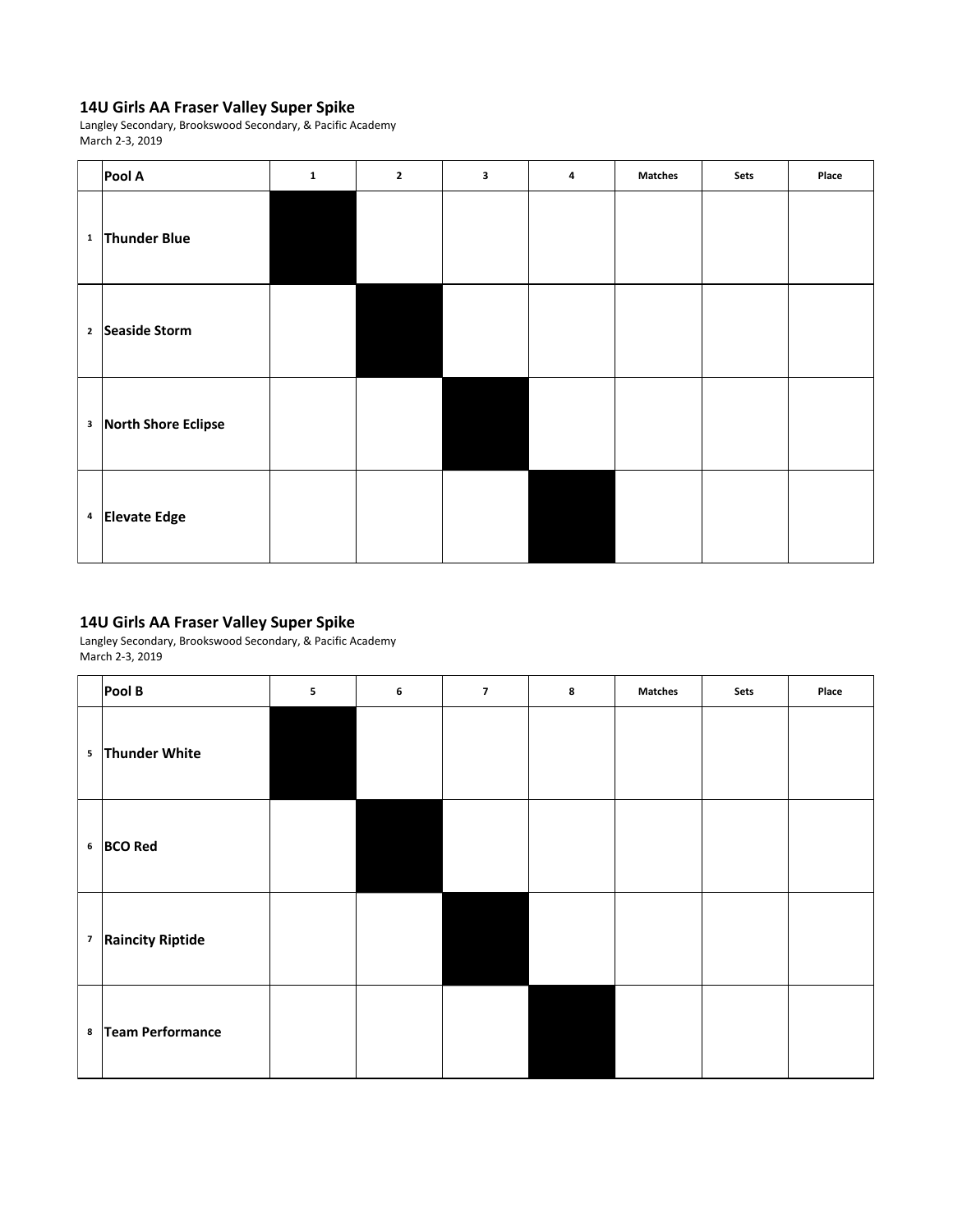Langley Secondary, Brookswood Secondary, & Pacific Academy March 2-3, 2019

| Pool C                        | 9 | 10 | 11 | 12 | <b>Matches</b> | Sets | Place |
|-------------------------------|---|----|----|----|----------------|------|-------|
| <sup>9</sup> Ducks Elite      |   |    |    |    |                |      |       |
| 10 FVVC Black                 |   |    |    |    |                |      |       |
| <sup>11</sup> Sting Scorpions |   |    |    |    |                |      |       |
| $12$ SCVC                     |   |    |    |    |                |      |       |

# **14U Girls AA Fraser Valley Super Spike**

| Pool D                    | 13 | 14 | 15 | 16 | <b>Matches</b> | Sets | Place |
|---------------------------|----|----|----|----|----------------|------|-------|
| 13 Seaside Riptide        |    |    |    |    |                |      |       |
| 14 FVVC Blue              |    |    |    |    |                |      |       |
| <sup>15</sup> Apex Astros |    |    |    |    |                |      |       |
| 16 Quesnel Spartans       |    |    |    |    |                |      |       |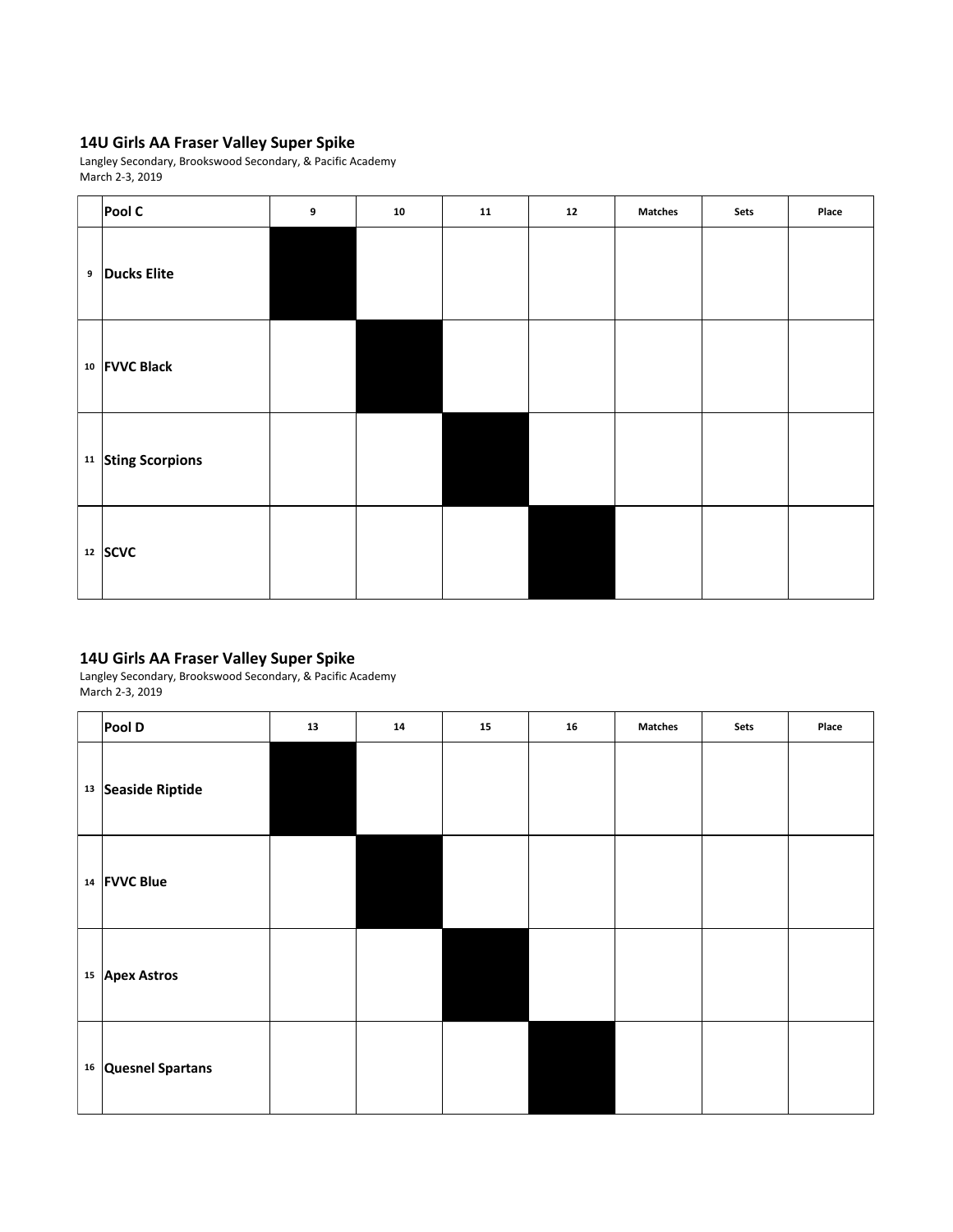Langley Secondary, Brookswood Secondary, & Pacific Academy March 2-3, 2019

|            | Pool E              | 17 | 18 | 19 | 20 | <b>Matches</b> | Sets | Place |
|------------|---------------------|----|----|----|----|----------------|------|-------|
| ${\bf 17}$ | <b>BCO Black</b>    |    |    |    |    |                |      |       |
| 18         | <b>Elevate Peak</b> |    |    |    |    |                |      |       |
| 19         | <b>Iron Maidens</b> |    |    |    |    |                |      |       |
| 20         | <b>West Coast</b>   |    |    |    |    |                |      |       |

# **14U Girls AA Fraser Valley Super Spike**

|    | Pool F                  | 21 | 22 | 23 | 24 | <b>Matches</b> | Sets | Place |
|----|-------------------------|----|----|----|----|----------------|------|-------|
|    | 21 Action               |    |    |    |    |                |      |       |
|    | 22 $\sqrt{72VB}$ Crew 1 |    |    |    |    |                |      |       |
| 23 | Ducks Monica            |    |    |    |    |                |      |       |
|    | 24 FVVC White           |    |    |    |    |                |      |       |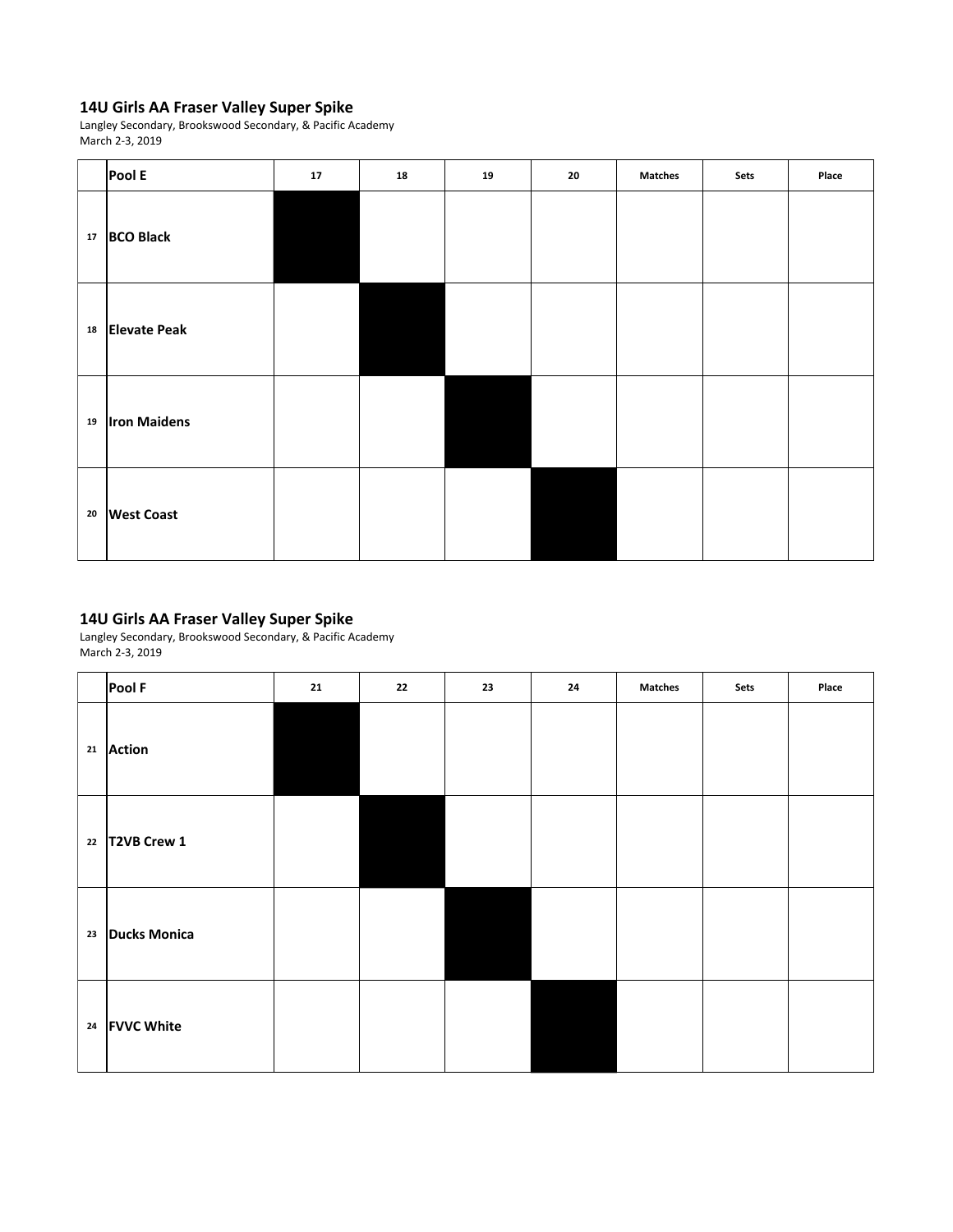Langley Secondary, Brookswood Secondary, & Pacific Academy March 2-3, 2019

|          | Pool G                      | 25 | 26 | 27 | 28 | <b>Matches</b> | Sets | Place |
|----------|-----------------------------|----|----|----|----|----------------|------|-------|
|          | <sup>25</sup> Raincity Rush |    |    |    |    |                |      |       |
| 26       | Seaside Surf                |    |    |    |    |                |      |       |
| $\bf 27$ | <b>Flyers Blue</b>          |    |    |    |    |                |      |       |
|          | $28$ T2VB Crew 2            |    |    |    |    |                |      |       |

### **14U Girls AA Fraser Valley Super Spike**

|    | Pool H                    | 29 | 30 | 31 | 32 | <b>Matches</b> | Sets | Place |
|----|---------------------------|----|----|----|----|----------------|------|-------|
|    | <sup>29</sup> Ducks Jacky |    |    |    |    |                |      |       |
| 30 | Kodiaks Red               |    |    |    |    |                |      |       |
| 31 | Elevate Ice               |    |    |    |    |                |      |       |
|    | 32 North Shore Flare      |    |    |    |    |                |      |       |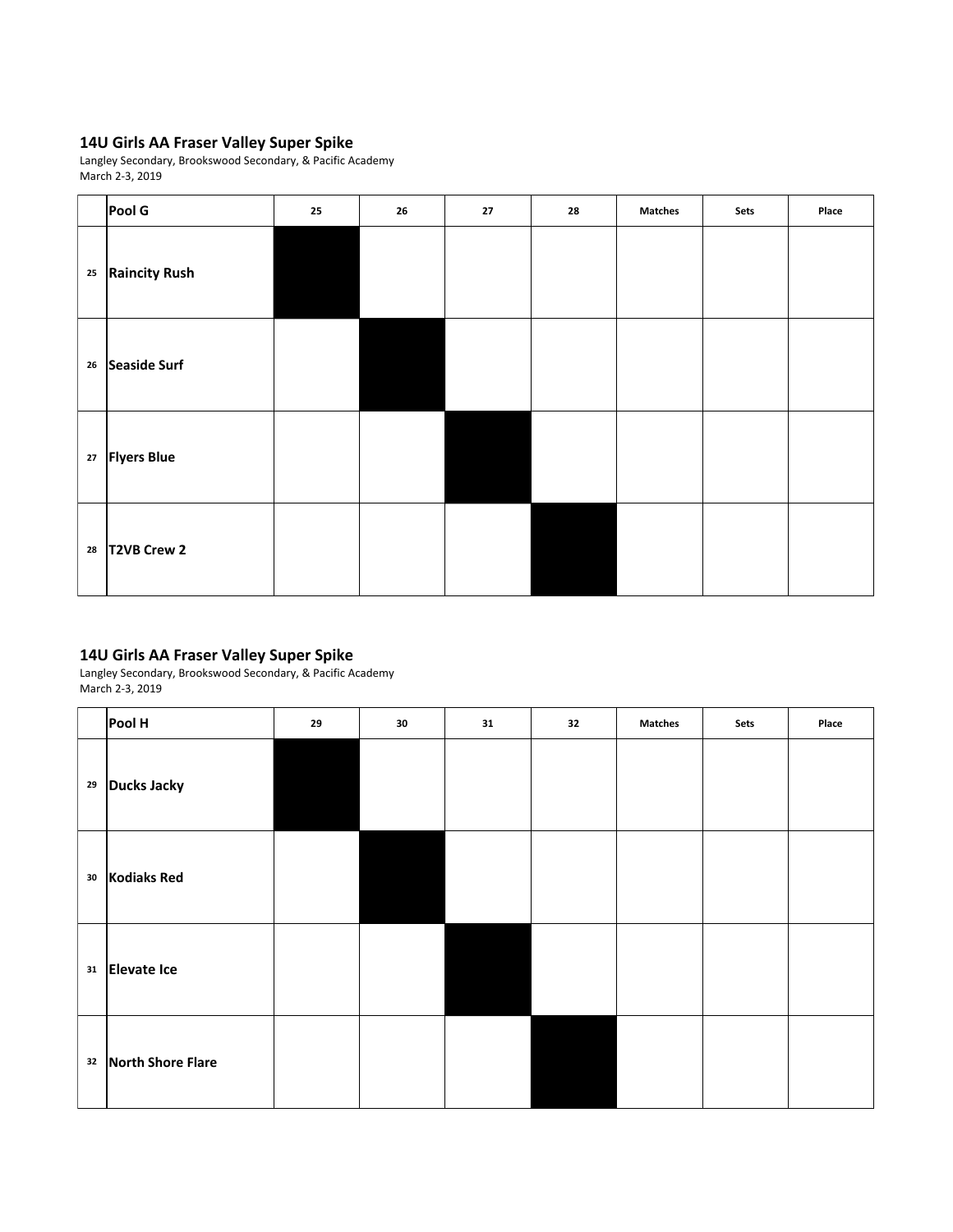**14U Girls AA Fraser Valley Super Spike March 2-3, 2019 Tier 1 Playoff**



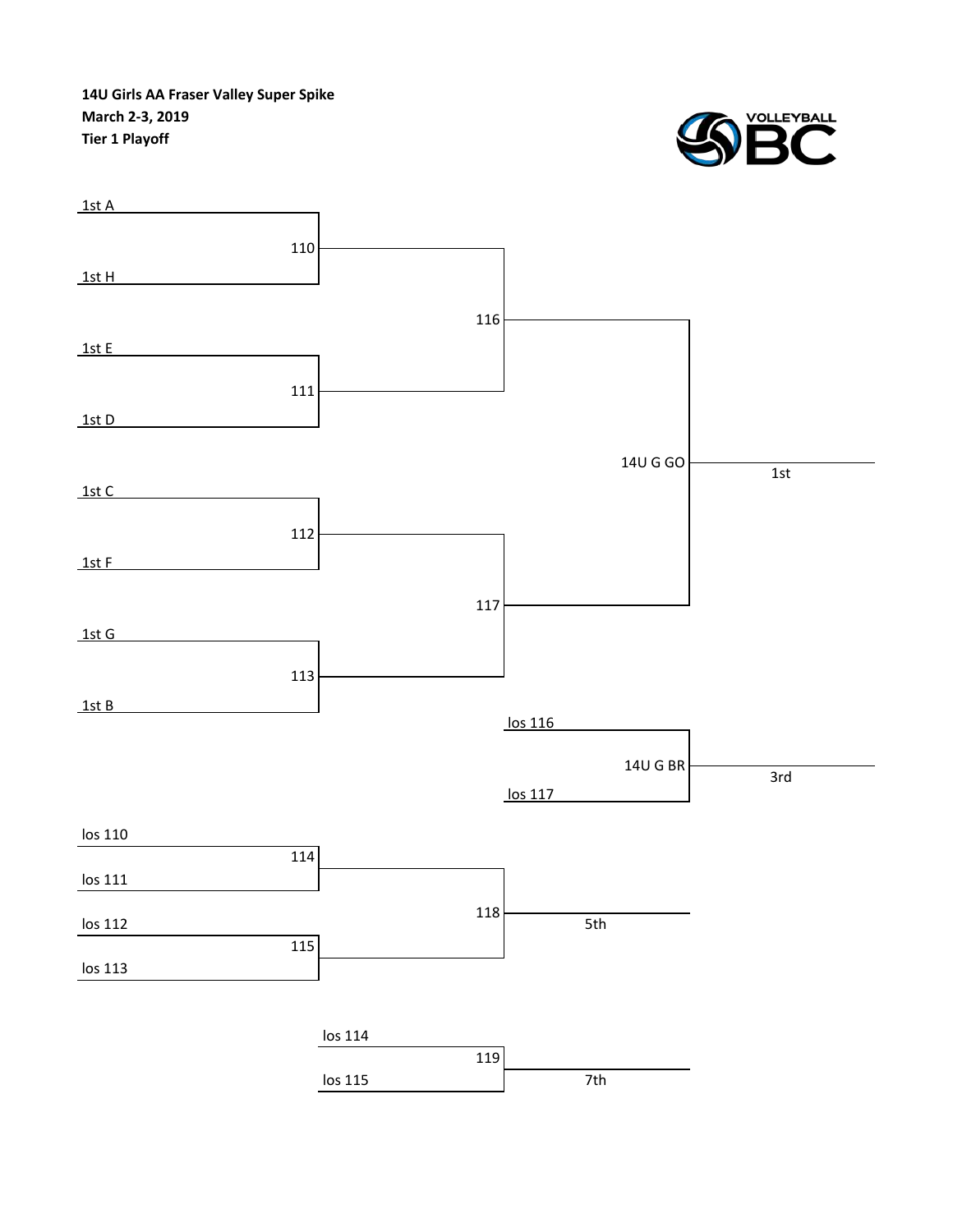**14U Girls AA Fraser Valley Super Spike March 2-3, 2019 Tier 2 Playoff**



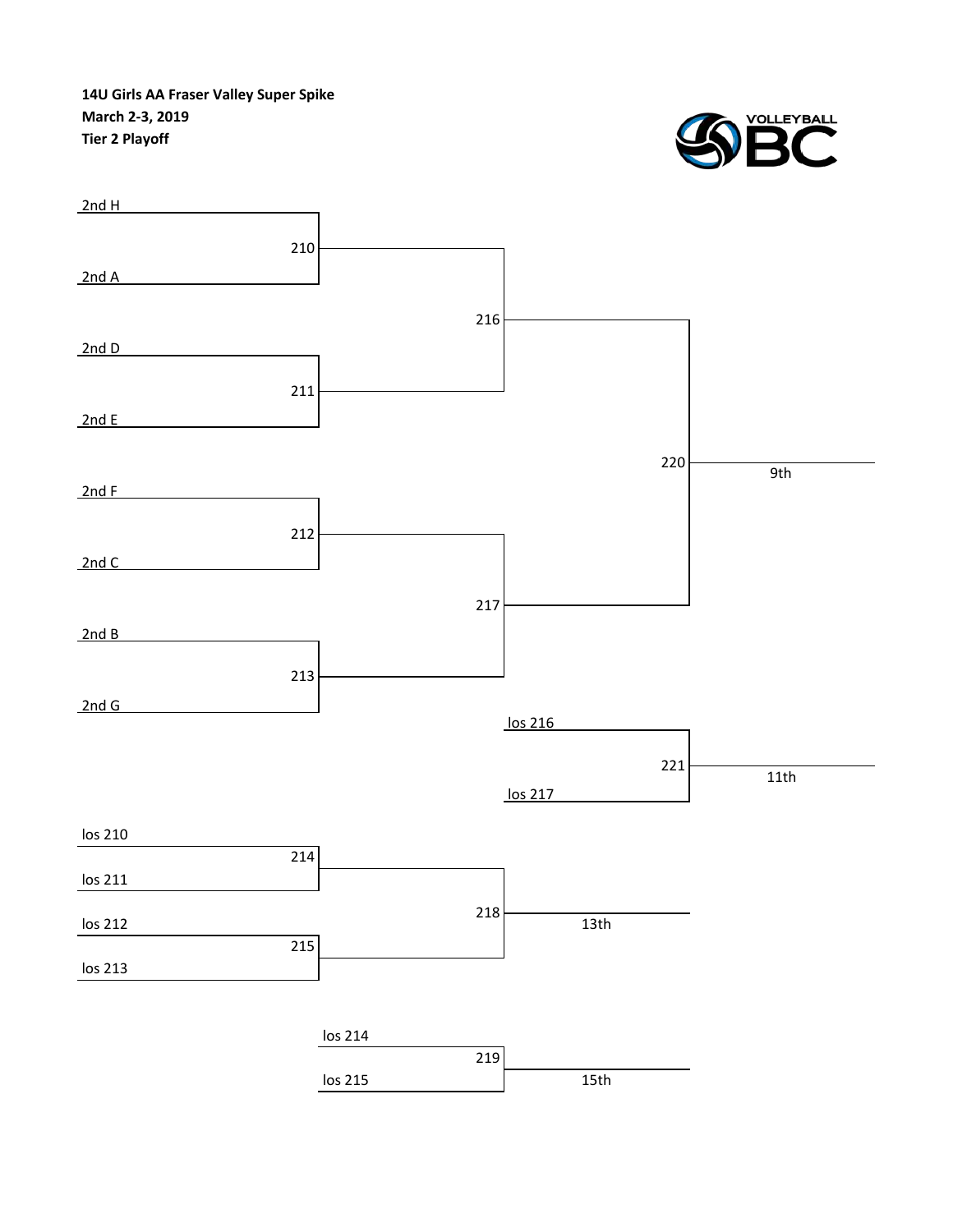**14U Girls AA Fraser Valley Super Spike March 2-3, 2019 Tier 3 Playoff**



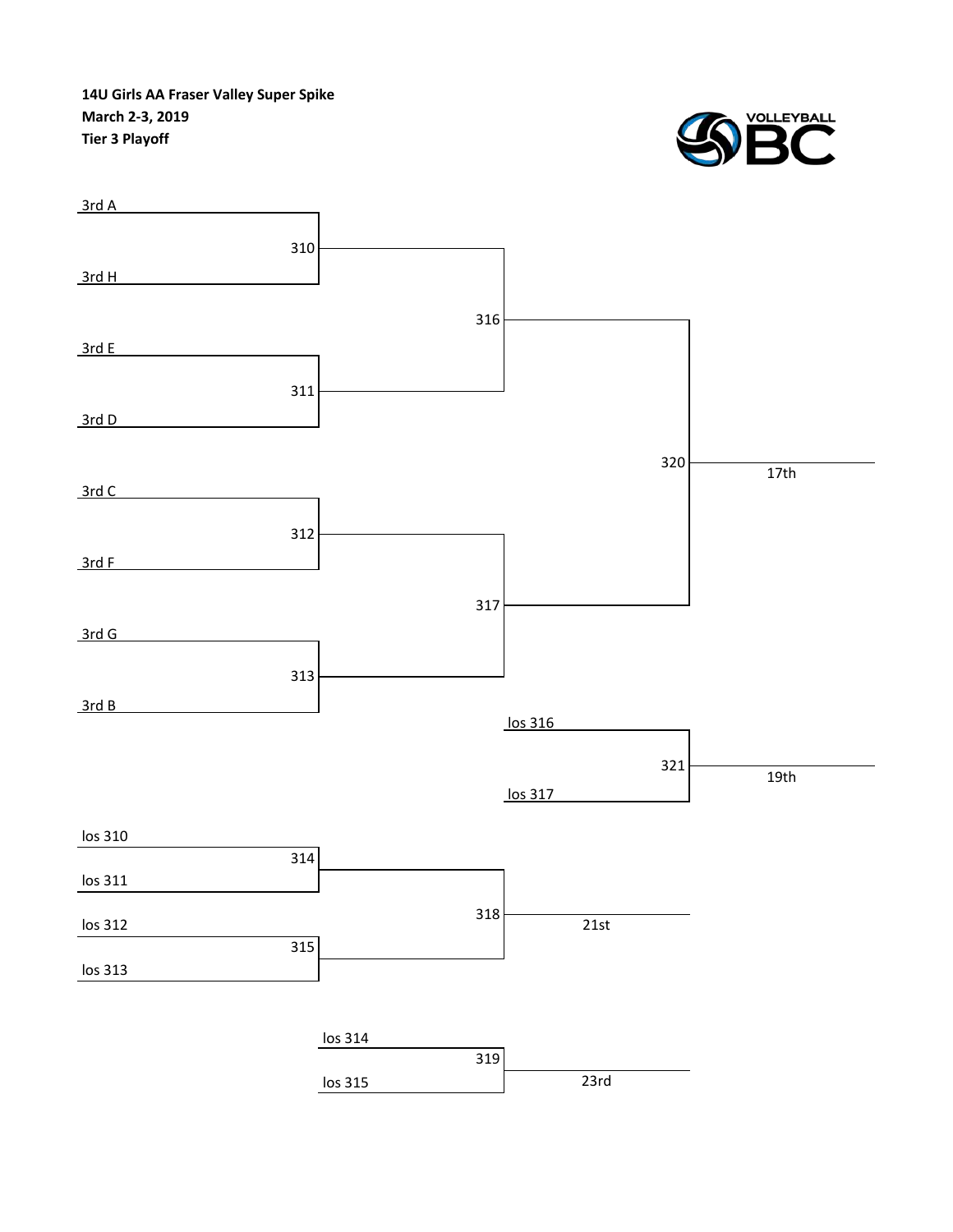**14U Girls AA Fraser Valley Super Spike March 2-3, 2019 Tier 4 Playoff**